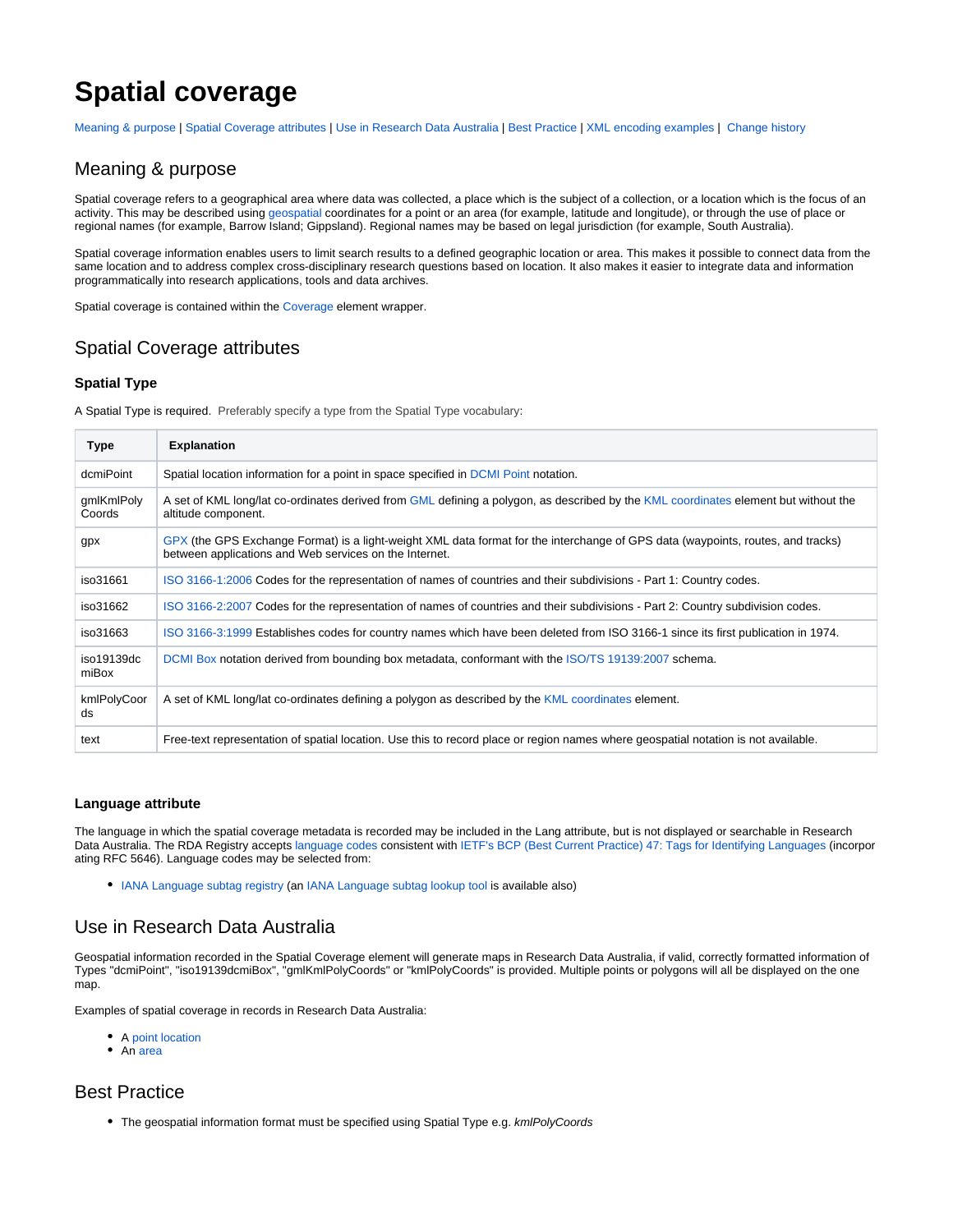- Include the spatial values e.g. latitude and longitude coordinates. If you are entering metadata manually into the RDA Registry, you can search for places or regions or draw points or areas onto the map directly. An alternative is to use Geoscience Australia's [Place Names Search](http://www.ga.gov.au/placename) which includes places names, boundaries and physical features.
- To display a map in Research Data Australia, ensure valid spatial data of types dcmiPoint, iso19139dcmiBox, gmlKmlPolyCoords or kmlPolyCoord is provided.
- To display more than one point or polygon on a map, add each point or polygon into repeated XML elements.
- Spatial coverage is not relevant to parties. Do not use for party records.

In RIF-CS v1.0.1 spatial coverage was provided using the [Location](https://intranet.ands.org.au/display/DOC/Location) element, with type="coverage". The information below applies only to those users. Upgrade of feeds to the current version of RIF-CS is recommended to take advantage of schema enhancements and the new Research Data Australia display.

```
Spatial coverage using RIF-CS v1.01:
<location type="coverage">
 <spatial type="iso19139dcmiBox">northlimit=-20.4; southlimit=-21; westlimit=115.2; eastLimit=115.6; 
projection=WGS84</spatial> 
</location>
```
### <span id="page-1-0"></span>XML encoding examples

#### **Spatial coverage using Bounding Box of Type iso19139dcmiBox:**

```
<coverage>
```

```
 <spatial type="iso19139dcmiBox">northlimit=-20.4; southlimit=-21; westlimit=115.2; eastLimit=115.6; 
projection=WGS84</spatial>
```

```
</coverage>
```
#### **Spatial coverage using Country Code and Type iso3166:**

```
<coverage>
  <spatial type="iso3166">AU</spatial> 
</coverage>
```
#### **Spatial coverage using KML coordinates:**

```
<coverage>
   <spatial type="kmlPolyCoords">115.625357,-31.767240 115.754393,-31.774751 115.757967,-32.462250 115.513179,
-32.393528</spatial>
</coverage>
```
### <span id="page-1-1"></span>Change history

| Date           | <b>Change history</b>                                                                                                                                                         |
|----------------|-------------------------------------------------------------------------------------------------------------------------------------------------------------------------------|
| April<br>2010  | Consultation draft                                                                                                                                                            |
| 26 Oct<br>2010 | RIF-CS 1.2.0 changes and examples added                                                                                                                                       |
| 6 Jan<br>2011  | RIF-CS 1.2.0 examples corrected to show temporal coverage dateFormat on date type as specified in schema; examples for describing<br>open-ended collections added             |
| 6 Dec<br>2011  | Page restructured to separate RIF-CS v1.0.1 information to avoid confusion; information about display of temporal information<br>added; Research Data Australia image updated |
| 8 Jun<br>2012  | Added ISO3166 example                                                                                                                                                         |